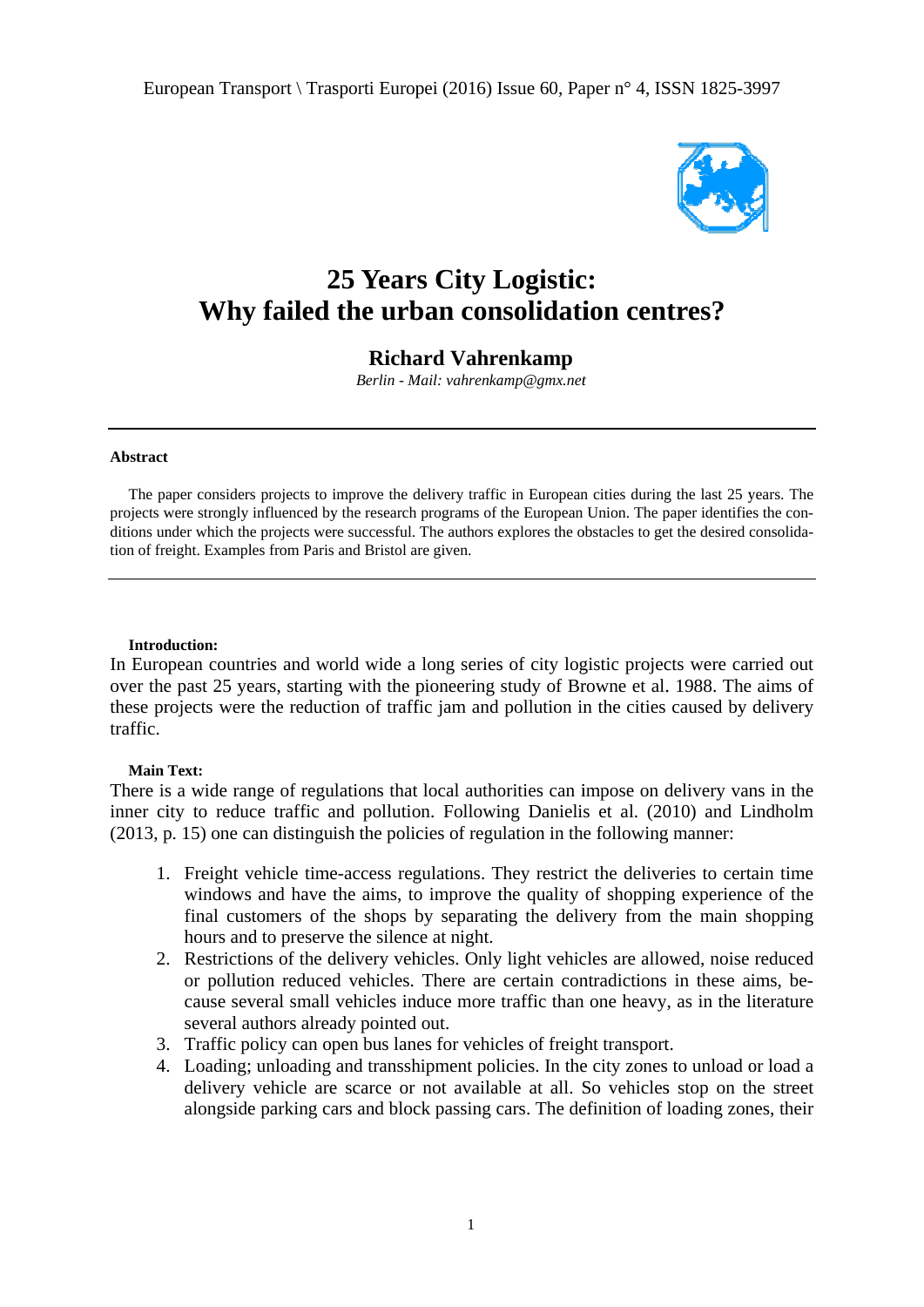reservation and the behavior at the loading zones, for example reservation via internet, are important policies. Since 2006, in the city of Paris all stakeholders of freight transport could voluntarily sign up a charta on good practices of delivery (Nea 2011, p. 31). Local authorities could make reservations of certain transshipment points in the city to transship the consignments from heavy to light vehicles or to electric bicycles. For example the city of Paris provides certain parking space beneath the Place de la Concorde (Dablanc 2011, p. 247).

5. Financial policies comprise both taxes and subsidies. Subsidies set an incentive for the stakeholders in the supply chain to participate in a coordinated manner in order to improve the quality of delivery, for example a subsidy for running an UCC. The cities could also give incentives for night delivery with noise reduced vans. But they have to cover the costs that the final receivers of the deliveries have to carry for additional staff as a study of night delivery in New York City reveals. Otherwise the receivers would not take part in night delivery. Night delivery without staff most of the clients did not accept (Holhuin-Veras 2010). Taxes could be set as congestion charge for entering the city. Whether a congestion charge has an impact of delivery traffic is seen as controversial (Holguin-Veras 2010).

Besides measures of regulation of entering the city one measure in the city logistic projects was to deliver the city from an urban consolidation centre (UCC), also called urban hub. Many empirical studies showed the low load factors on average of the delivery vans entering the city. So the idea to consolidate the deliveries to full vans is obvious. The storage of an UCC is fed by deliveries carried by heavy trucks. The distribution of the consignments to their final destination is made by pollution and noise reduced light trucks or by cargo bicycles. By using heavy trucks to feed the UCC the number of trips into the city by light trucks is reduced and also traffic jam. Janjevic, Kaminsky and Ballé Ndiaye (2013) give an overview over the current UCC-projects. During the last 25 years in Europe 150 UCC projects were started, but only 5 projects survived (Sugar 2009, p. 249). So the UCC projects had a failure rate of 96%. This paper explores the reasons why these projects failed. It is based upon the best practices handbooks of the EU-programs BESTUFS, BESTUFSII and SUGAR, the results of the several city logistic conferences of the Tokyo Institute for City Logistic with more than 100 published papers (Conference 2009, 2011) and additional papers. Further, this paper uses empirical findings of a survey among shop owners and forwarders the author had carried out.

The idea to consolidate was linked to an urban consolidation centre (UCC) where in a warehouse the consolidation takes place. To establish an UCC has the aim to consolidate the formerly independent delivery trips of the different forwarders to one single forwarder that delivers the shops in the city from an UCC. This single forwarder should employ pollution and noised reduced vans. The consolidation was even twofold: one across different forwarders and one across the shops to be delivered (Bestuf 2003, p. 87).

The success of UCC solutions depends on the structure of consumer choices and settlement patterns. The critique of Verlinde et al. (2012) on trucks that enter cities which are not fully loaded apply better in the Netherlands where the cities are closely located. So a truck can start in one city fully loaded, unload a part in this city and can drive not fully loaded to a neighbor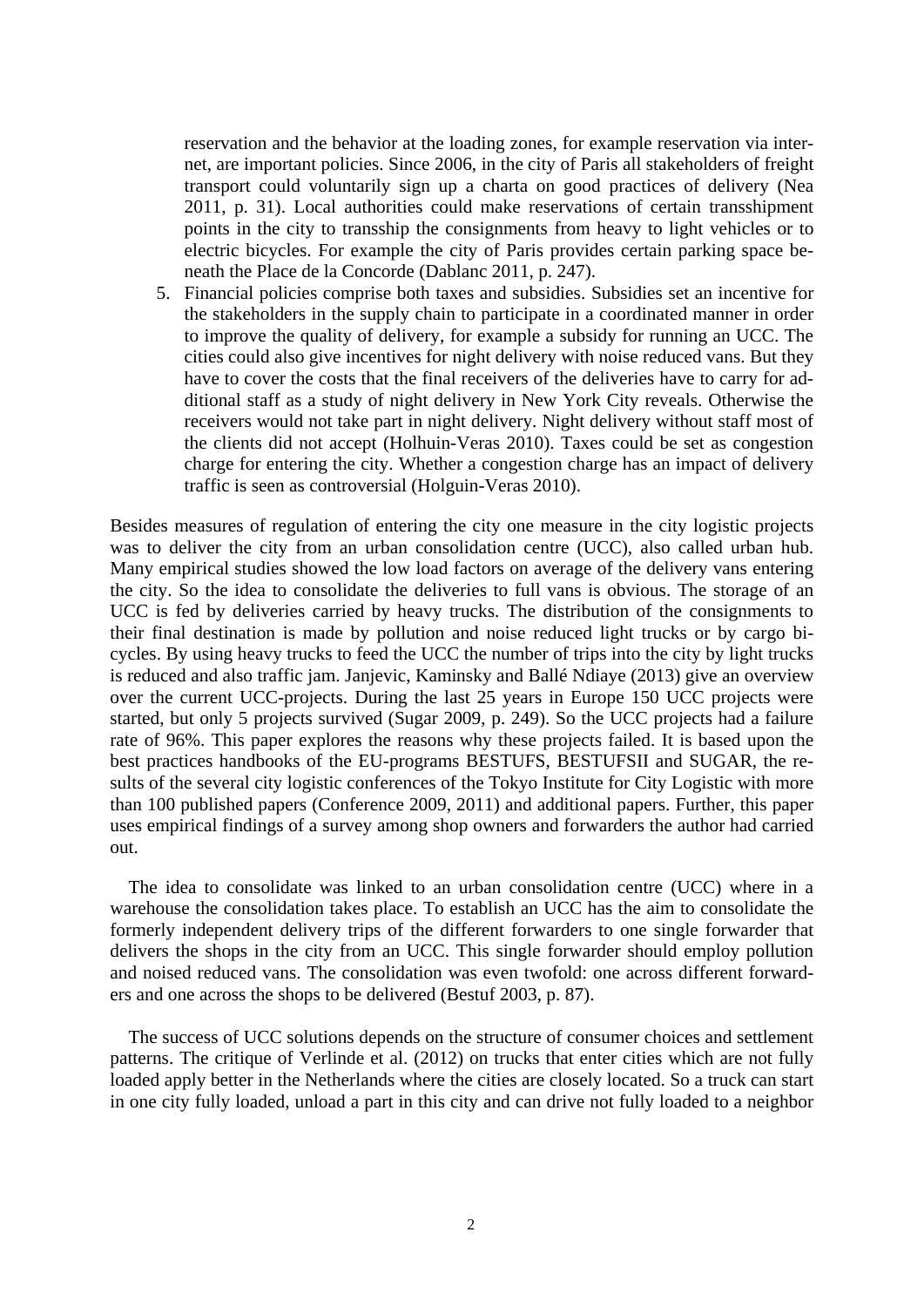city and then even to a third city. But in countries with a large extension as Spain, France, Italy, Poland or Germany the medium distance between cities is large and round trips of trucks are rare cases. Also maintain special conditions in the Netherlands in the grocery shops where the items are concentrated on canned food and on deep frozen food (like in the UK). Under these conditions of a small choice of fresh items the concepts of city logistics can apply better. In Germany and in the mediterranean countries the consumers have a broad choice of fresh vegetables and fruits that is complicated to handle.

The model of an UCC is very convincing at the first sight. Studies showed a potential of 20-30% of reduction of delivery traffic (Klein-Vielhauer 2001). The city of Leiden expected a reduction of even 80% (Bestuf 2003, p. 112). But why were the UCC not successful? There are several reasons, but I focus here on two reasons.

(1) The consolidation was not seen in a competitive environment but solely as a technical procedure to fill a delivery van to its limit as Verlinde et al. (2012) do. Already Laetitia Dablanc (2005) pointed to this narrow view. In the UCC projects only 20% of the shop owners participated (Patier and Browne 2010 on the case Bristol), as long as municipalities do not enforce strict delivery regulations like in the Vicenza case (Dablanc et al. 2010). For small or medium sized shops consolidation touches their central asset in a competitive economy. The relations supplier – carrier – shop the owners regard as confidential. With special offers drawn from special sources the shops can differentiate their position to competitors. In a coordination project as an UCC the information could trickle to competitors. The same adverse position to UCC is true for small or medium sized forwarders. From which suppliers they get an order is a trade secret of the forwarders which in an UCC cooperation could be revealed to competitors. The forwarder trade is extremely competitive with thin margins. The transport companies believe that UCC-transshipment involves extra costs, risks and delays in delivery. So shop owners and forwarders are reluctant to cooperate. In addition, the transports that are performed by suppliers or shop owners on own account cannot be included in an UCC solution, because they do not want to carry over their transports to forwarders. Food store owners and restaurants owners prefer to procure at the local market hall or at cash&carry markets to pick the best products for their business and to transport their consignments with own vans. Danielis et al. (2010, p. 119) report the high percentage between 50% and 80% of consignments that are delivered by own account in Italian cities. There are special economic advantages for suppliers to transport by own account in a competitive environment concerning marketing aspects as already known in the literature (Vahrenkamp 2012, p. 84):

- 1. Immediate availability of vehicles compared to engagement of a forwarder, i.e. reduction of "transaction costs".
- 2. Immediate availability for express deliveries or delayed deliveries at night.
- 3. Customer loyalty due to delivery by the same driver, creation of mutual trust, driver's access to customer's court or warehouse.
- 4. The company vehicles (including the driver) bear the company's logo advertising in motion on the streets. These advertising function is important for breweries and food producing companies
- 5. Delivery trips are seen as "customer service".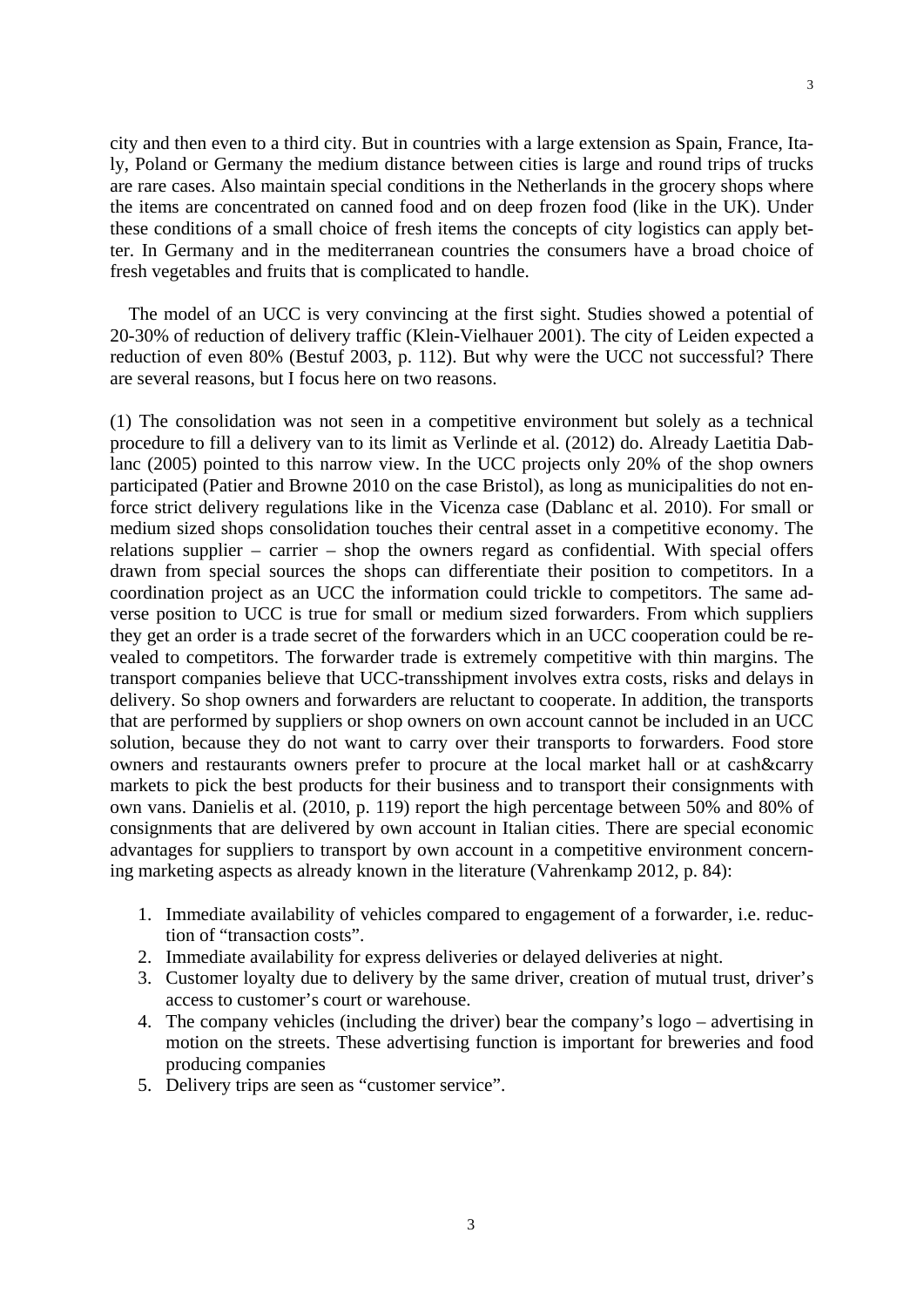- 6. The truck driver as expert can advise the customer on the use of his products or can take over additional services, as installations or instructions.
- 7. The truck driver could collect money from the final receiver according to the bill.
- 8. The truck could load return of empties.

So delivery is not a simple act moving cargo between two points but implies more skills and tasks. And there is an additional economic advantage of the delivery by own account as became evident by the survey among forwarders the author had carried out. When a supplier delivers by a forwarder, the latter gets notice of the customer structure of the supplier: Which kind of merchandise the customers receive, how many customers the supplier delivers and where they are located. The forwarder could use this knowledge at a disadvantage for the supplier. For example, the forwarder could sell the customer list to a competitor of the supplier. With a transport by own account the supplier can keep the customer structure confidential. And in addition, the forwarder could give a customer which he delivers a hint to a better source at the disadvantage of the supplier. These considerations of competition play a role only for small or medium sized companies. The large retail chains are so strong that they do not fear the trickle down of information.

(2) The share of traffic an UCC solution can catch is only small. The grocery chains, the chains of department stores, the chains of restaurants, as e.g. McDonalds, and the parcel services have already optimized delivery systems and do not see gains in cooperation. A study of the German retail association showed that 64 % of the deliveries (measured in tons) to shops went to department stores (Hallier 1993, p. 12). The freight study of the city of Reading in 2003 revealed, that a large amount of deliveries were performed by trucks owned by the retail chains (Browne et al. 2010, p. 5961). Another large part of freight transport in the city is made by deliveries to construction sites that cannot be consolidated across different sites, because their constructions are built independently. Only in special cases a consolidation succeeds. In London, the delivery to four concurrent major construction sites were consolidated and savings in delivery times and delivery cost could be realized (Patier et al. 2012, p. 25). But the after the finish of the constructions the consolidation center was closed (Sugar 2009, case 11). Besides construction traffic there are deliveries of heating oil that are already optimized by the supplier to full truck loads by software of vehicle routing. Then there are many trips of delivery vans for service activities, as cleaning and repair which are not suitable to consolidation. So the UCC solution only can catch the deliveries to the independent shops that do not belong to a chain and the deliveries to independent cafes and restaurants. But this is only a small fraction of the overall deliveries. Empirical studies showed that delivery traffic only accounts to about 10% of the traffic in the city (Lindblom 2013, p. 2). So UCC solutions could only reduce this share of 10% a little bit. One can conclude, the UCC solution does not have a substantial impact as it catches only a very small part of the delivery cake. But they can serve as a "symbolic policy" that the cities take measures to improve the quality of air and to reduce traffic jam. In the UCC of the city of Parma (Italy) the reduction of traffic was estimated to 1 % (Dablanc et al. 2010). Also the Bestuf II policy recommendations shows a reduction as small as  $1\%$  (2005, p. 6).

As a main result of the city logistic projects over the past 25 years one has to state that traffic reduction and economic gains of consolidation were only small. The gains do not cover the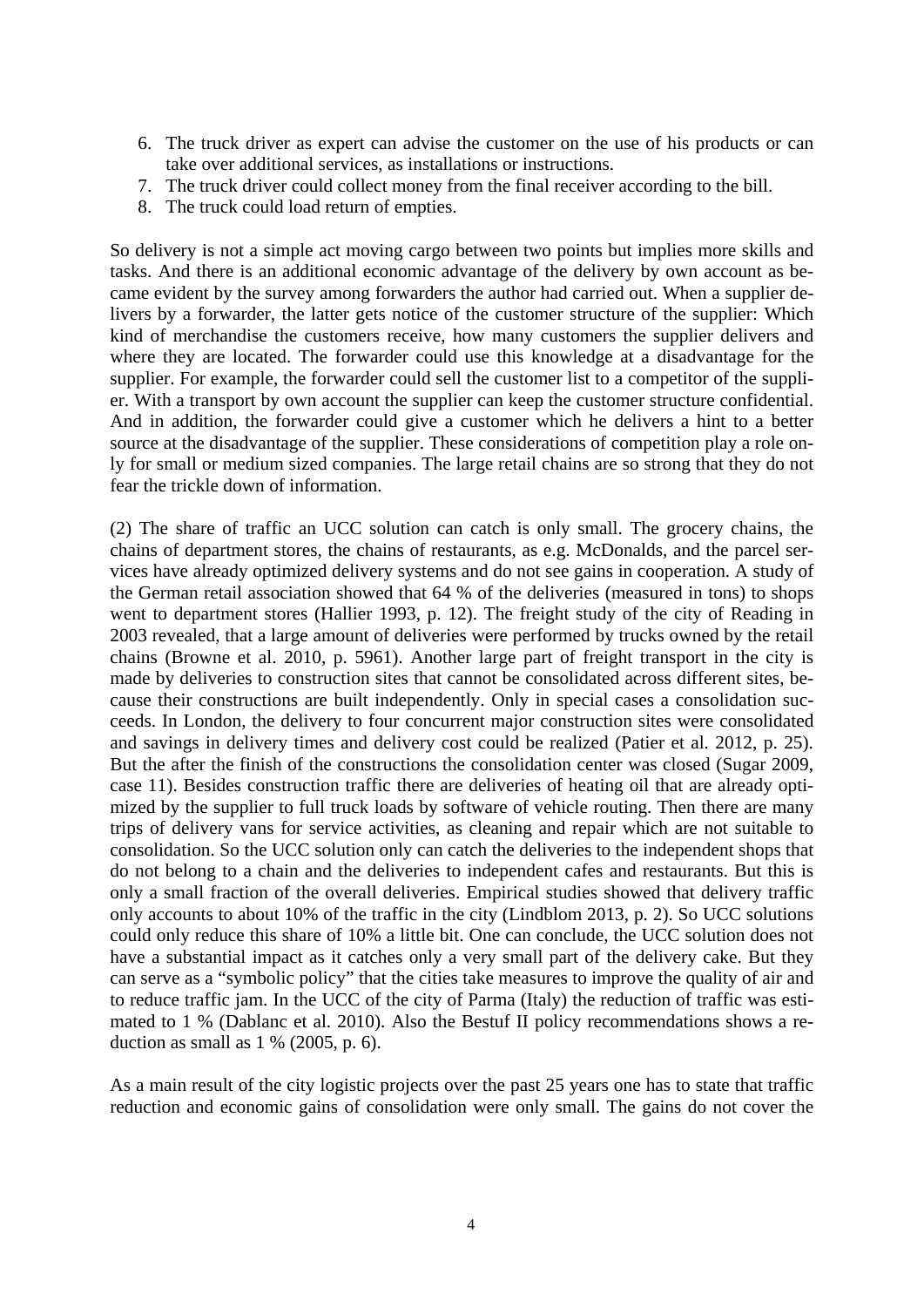costs the projects impose. To make the projects economic feasible the cities had to carry a share of the cost. This was the case for all UCC solutions in the UK, France, Netherlands and Italy. The weak position of UCC became evident when public money was canceled and the UCC had to close.

#### **References:**

- Aschauer, Gerald and Friedrich Starkl (2010) "Time4trucks cooperative time regulation of road freight transportation in urban areas for reducing bottlenecks", in: Conference 2010, pp. 6242–6250.
- Bestuf (2003) "Best practice handbook years 3 (2002). Road pricing and urban freight transport. Urban freight platforms" Brussels.
- BestufII (2005) "Best urban freight solutions II, Bestufs policy and research recommendations I. Urban Consolidations centres, last mile solution" Brussels.
- Browne, Michael, Tony Whiteing and Julian Allen (1988) "City Logistics: the continuing search for sustainable solutions", in: *Global Logistics and Distribution Planning: Strategies for Management*, edited by Donald J. Waters, London, pp. 308-320.
- Browne, Michael, Julian Allen, Stephen Steele, Tom Cherrett and Fraser McLeod (2010) "Analysing the results of UK urban freight studies" in: *Conference 2010*, pp. 5956–5966.
- Conference (2010) "Proceedings of the 6th international conference of City Logistics", Procedia Social and Behavioral Sciences, vol. 2 (2010), pp. 7579-7782.
- Conference (2012) "Proceedings of the 7th international conference of City Logistics", *Procedia Social and Behavioral Sciences*, vol. 39 (2012), pp. 1-858.
- Dablanc, Laetitia (2005) "French strategic approach to urban consolidation" in: *Bestufs II First Workshop*, 13th 14th January 2005, London.
- Dablanc, Laetitia (2011) *Sugar City Logistic Best Practices. A Handbook for Authorities*, edited by Dablanc, Bologna.
- Dablanc, Laetitia, Jesús Gonzalez-Feliu and Sandrine Ville (2010) "The limits of public policy intervention in urban logistics: The case of Vicenza (Italy) and lessons for other European cities", *12th World Conference on Transport Research*, Lisbon, Portugal.
- Danielis, Romeo, Lucia Rotaris and Edoardo Marcucci (2010) "Urban freight policies and distribution channels", *European Transport \ Trasporti Europei*, n. 46, pp. 114-146.
- Hallier, Bernd (1993) "Probleme der innerstädtischen Distribution" *Distribution*, issue 9, pp.12-16.
- Holguin-Veras, Jose (2010) "The truth, the myths and the possible in freight road pricing in congested urban areas" *Conference 2010*, pp. 6366–6377.
- Janjevic, M., Kaminsky, P. and Ballé Ndiaye, A. (2013) "Downscaling the consolidation of goods state of the art and transferability of micro-consolidation initiatives", *European Transport \ Trasporti Europei*, nr. 54, Paper n° 4.
- Klein-Vielhauer, Sigrid (2001) "Neue Konzepte für den Wirtschaftsverkehr in Ballungsräumen Ein Werkstattbericht über Bemühungen in Praxis und Wissenschaft", *Forschungszentrum Karlsruhe*, Bericht Nr. FZKA 6599.
- Lindholm, M. (2013) "Urban freight transport from a local authority perspective a literature review", *European Transport \ Trasporti Europei,* 54, Paper n° 3.
- Nea Logistic Consulting (2011) "Urban logistics practices Paris Case Study", Amsterdam.
- Patier, Danièle and Michael Browne (2010) "A methodology for the evaluation of urban logistics innovations", *Conference 2010*, pp. 6229–6241.
- Patier, Danièle, Michael Browne, Julian Allen, Toshinori Nemoto and Johan Visser (2012) "Reducing Social and Environmental Impacts of Urban Freight Transport: A Review of Some Major Cities", *Conference 2012*, pp. 19-33.
- Vahrenkamp, Richard (2012) *The Logistic Revolution The Rise of Logistics in the Mass Consumption Society*, Cologne.